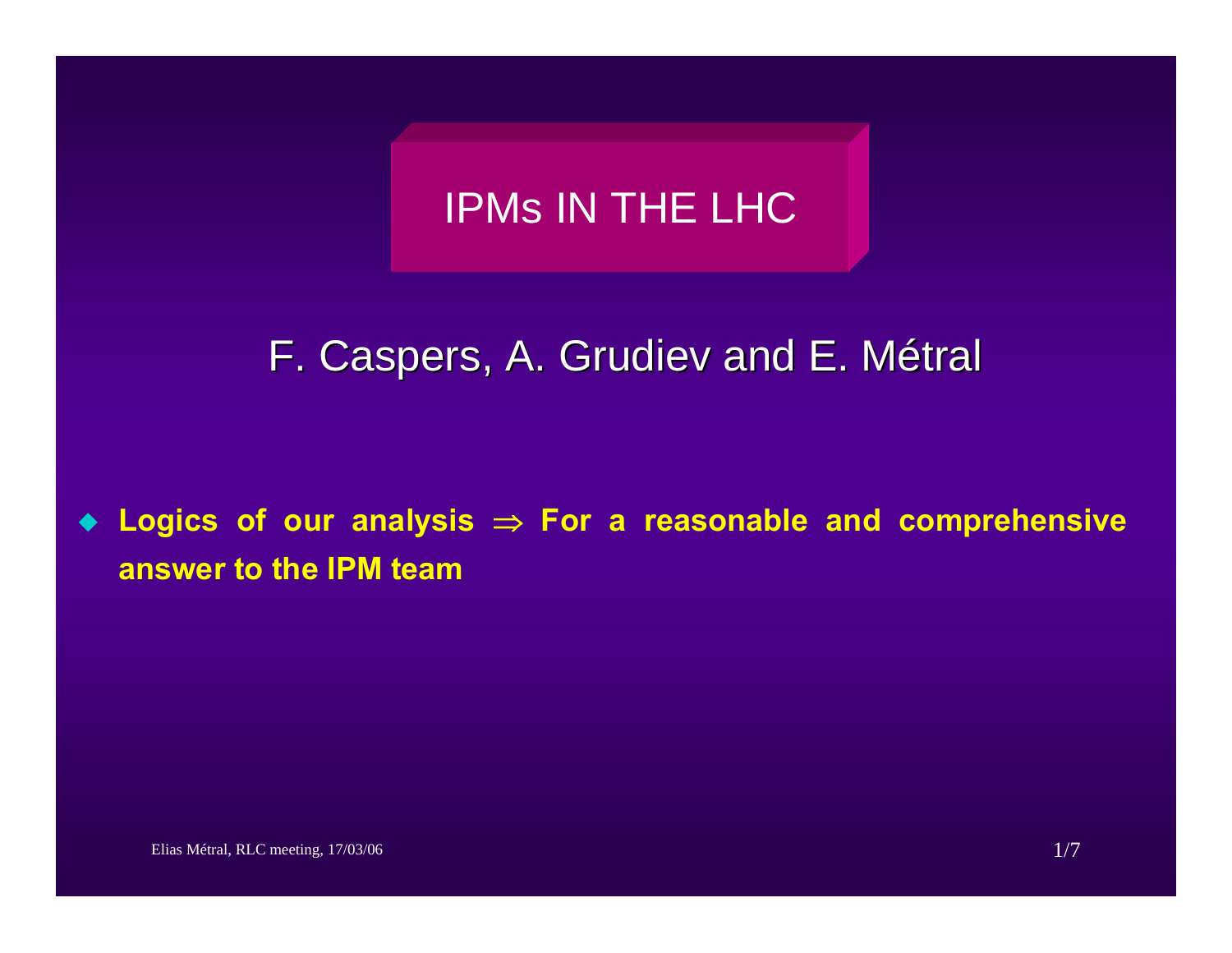## **Review of the analysis and scaling (1/6)**

 **AG made HFSS simulations for the real geometry (metallic plates) and found 3 critical trapped modes** <sup>⇒</sup> **Large induced power for the LHC parameters**

$$
f_{r1} = 0.248 \text{ GHz}
$$
  $Q_1 = 1228$   $R_{s1} = 215 \Omega$   $\Rightarrow$   $P_1 = 150 \text{ W}$   
 $f_{r2} = 0.252 \text{ GHz}$   $Q_2 = 1184$   $R_{s2} = 728 \Omega$   $\Rightarrow$   $P_2 = 507 \text{ W}$   
 $f_{r3} = 0.457 \text{ GHz}$   $Q_3 = 6114$   $R_{s3} = 43 \Omega$   $\Rightarrow$   $P_3 = 20 \text{ W}$ 

- **These high-Q modes should therefore be damped**
- ♦ **Ferrite cannot be used as it will be seen by the beam**
- ◆ FC proposed to put a resistive coating (instead of ferrite), but a **resistive coating does not work on a metal (the induced currents will continue to flow into the metal)** <sup>⇒</sup> **One has first to put a ceramic plate and then add a resistive coating on top of it**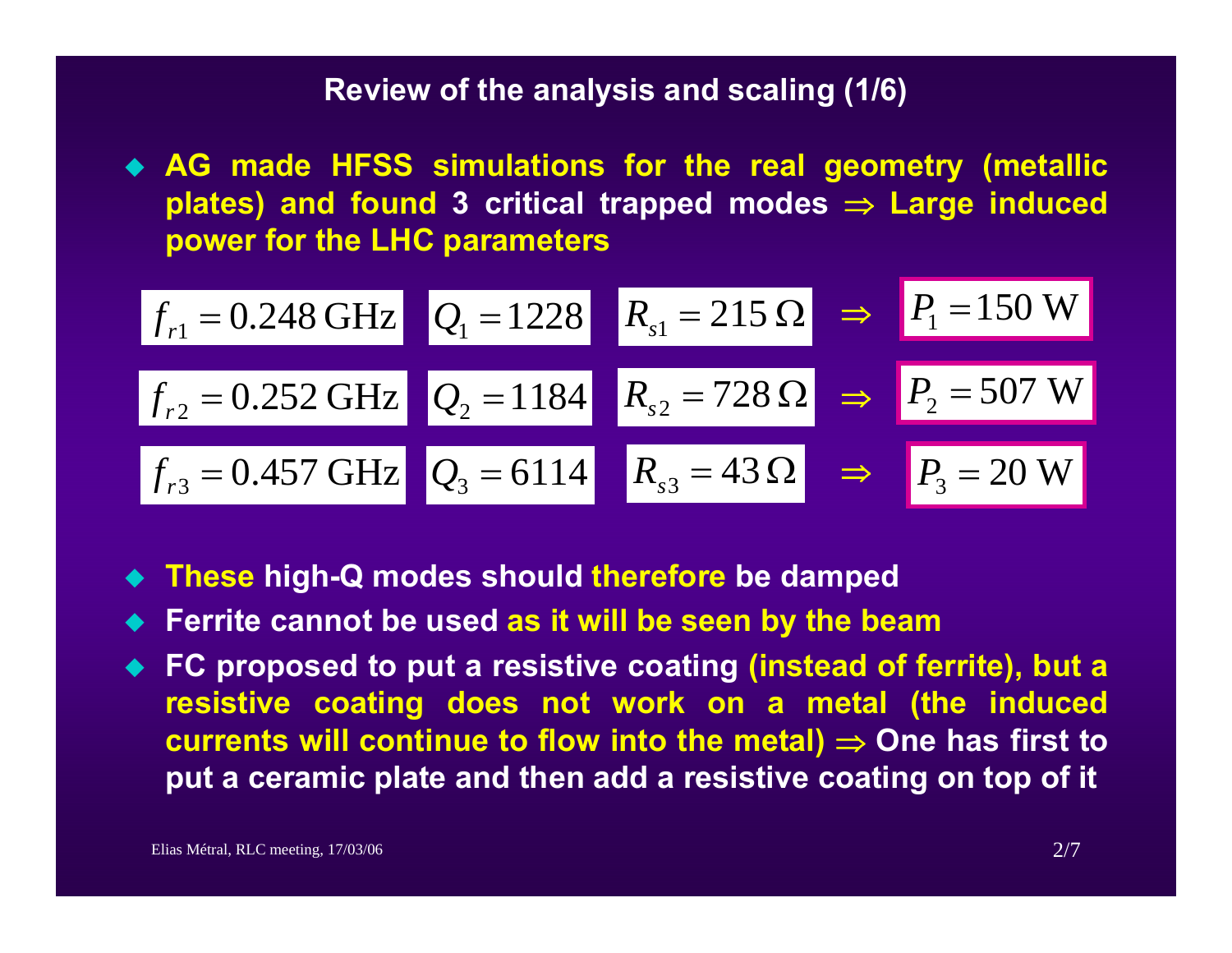## **Review of the analysis and scaling (2/6)**

 **FC proposed to AG to make HFSS simulations using a ("surface") resistance of 100 "Ω per square"**



 **AG verified that the modes were indeed damped: the Q values went from few thousands to a few tens, i.e. a reduction by a factor of ~100**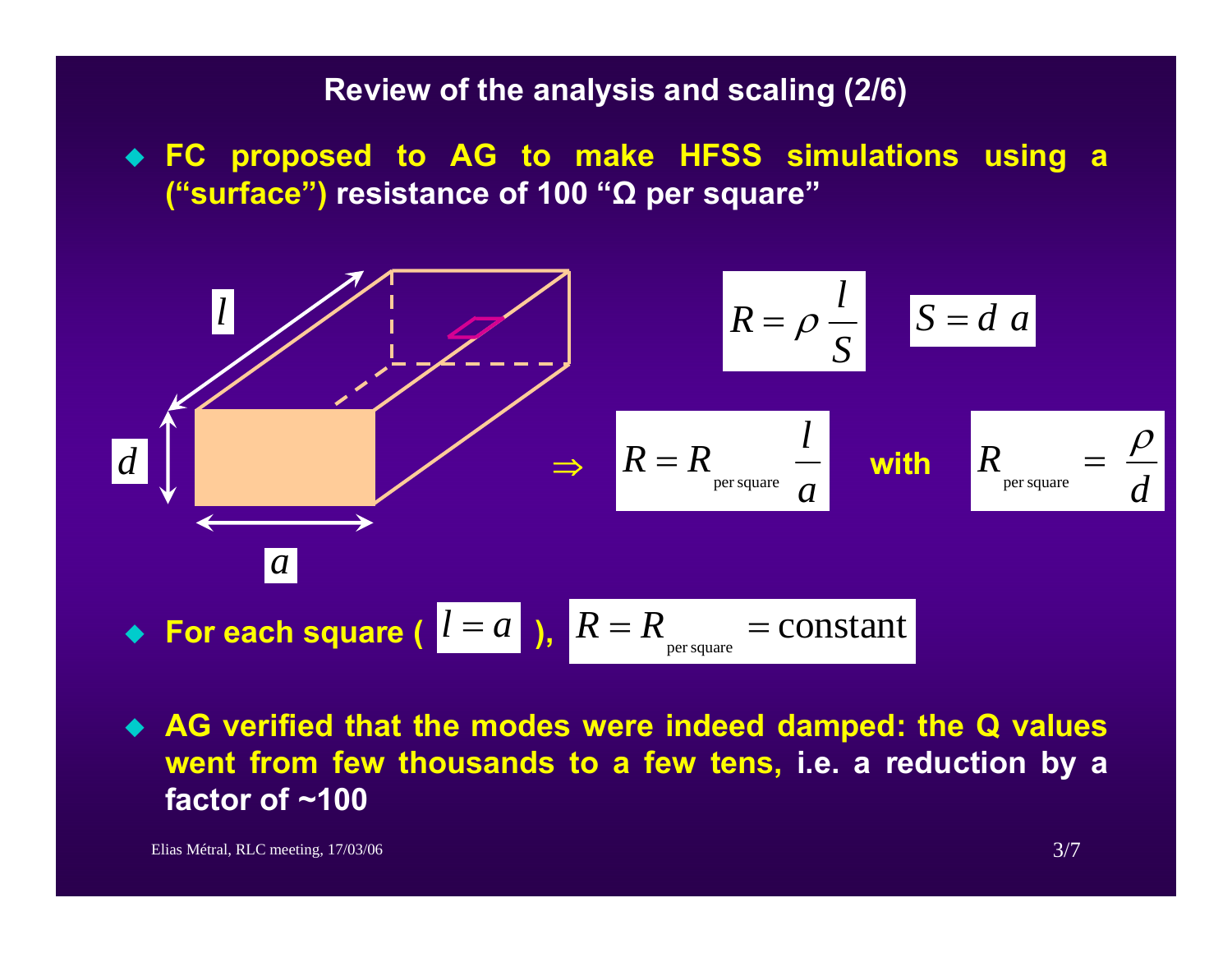#### **Review of the analysis and scaling (3/6)**

- **However, the problem is that the IPM team has difficulties to produce this "surface" resistance of 100 Ω per square, because the layer is then too thin**
- **The IPM team asked whether they can do it thicker, i.e. increase** *d*

**Property of the material**

- **In this case the "surface" resistance will be smaller as** *R*
- **A smaller "surface" resistance means a lower damping of the trapped modes. Can one accept that? And to which extent?**
- **FC told us last week YES: This thickness is not so critical (if one uses a "surface" resistance between ~ 30 and 100 Ω per square) as the attenuation curves are flat. Therefore FC recommended an initial window between 30 and 50 Ω per square, which will later increase to 50-100 Ω per square by aging**

Elias Métral, RLC meeting,  $17/03/06$  4/7

*d*

 $R = \frac{\rho}{\rho}$ 

per square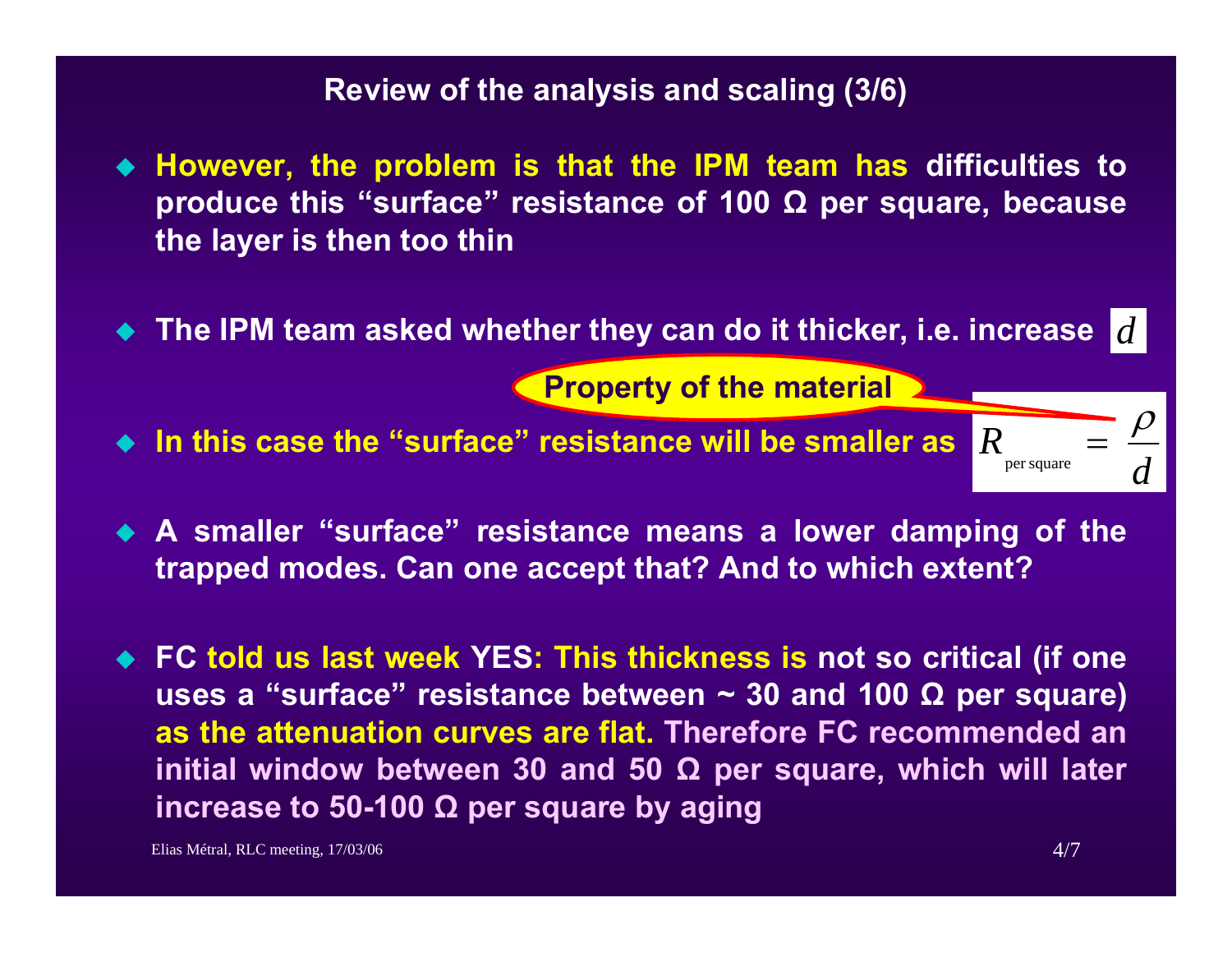#### **Review of the analysis and scaling (4/6)**

 **The justification of this educated hand-waving guess is in the paper CERN/PS/86-20 (AA): C.R. Carter and F. Caspers, "An Exact Treatment of a Rectangular Waveguide Symmetrically Loaded with Resistively Coated Dielectric Slabs for Maximum Attenuation", 1986**

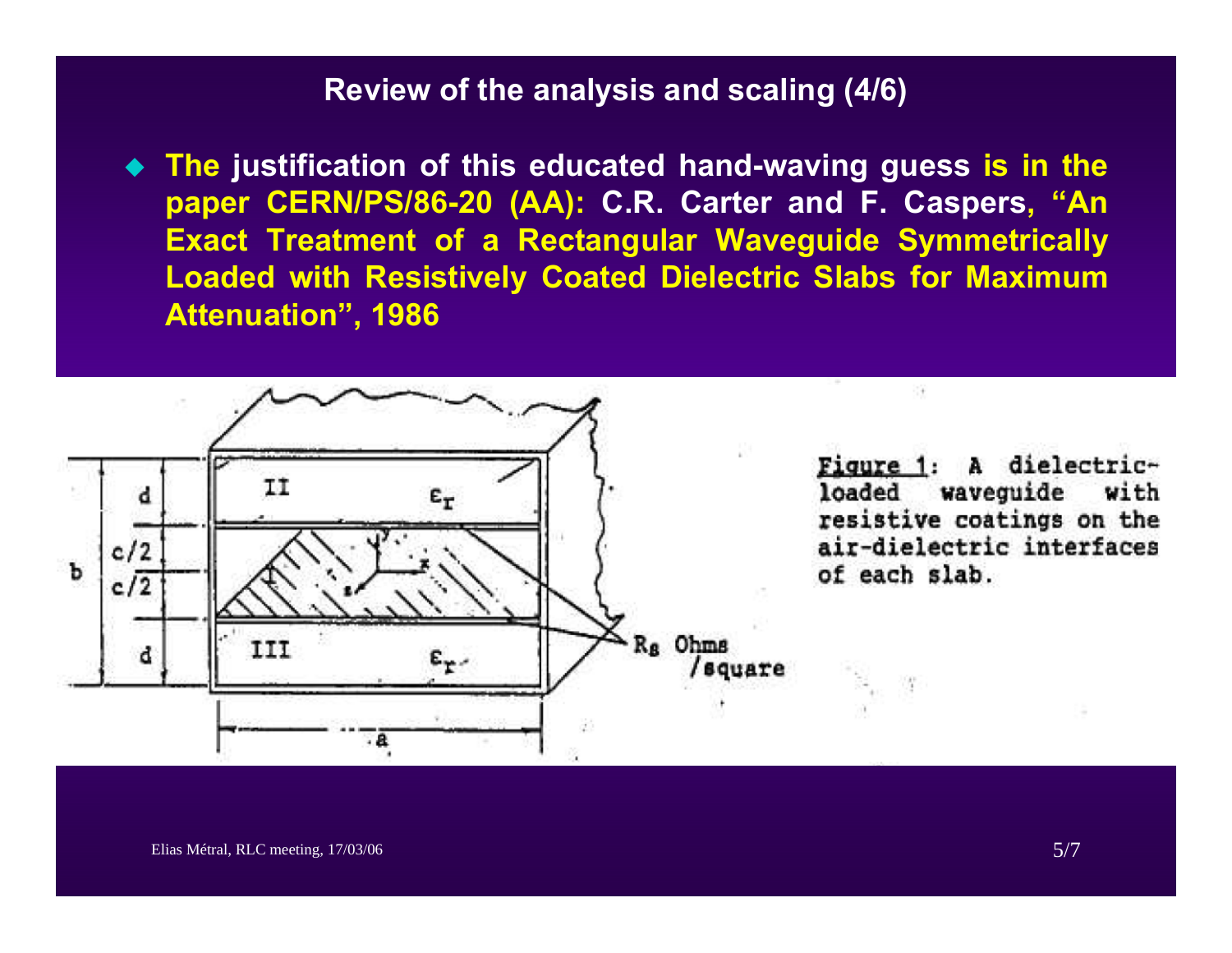

Elias Métral, RLC meeting, 17/03/06 6/7